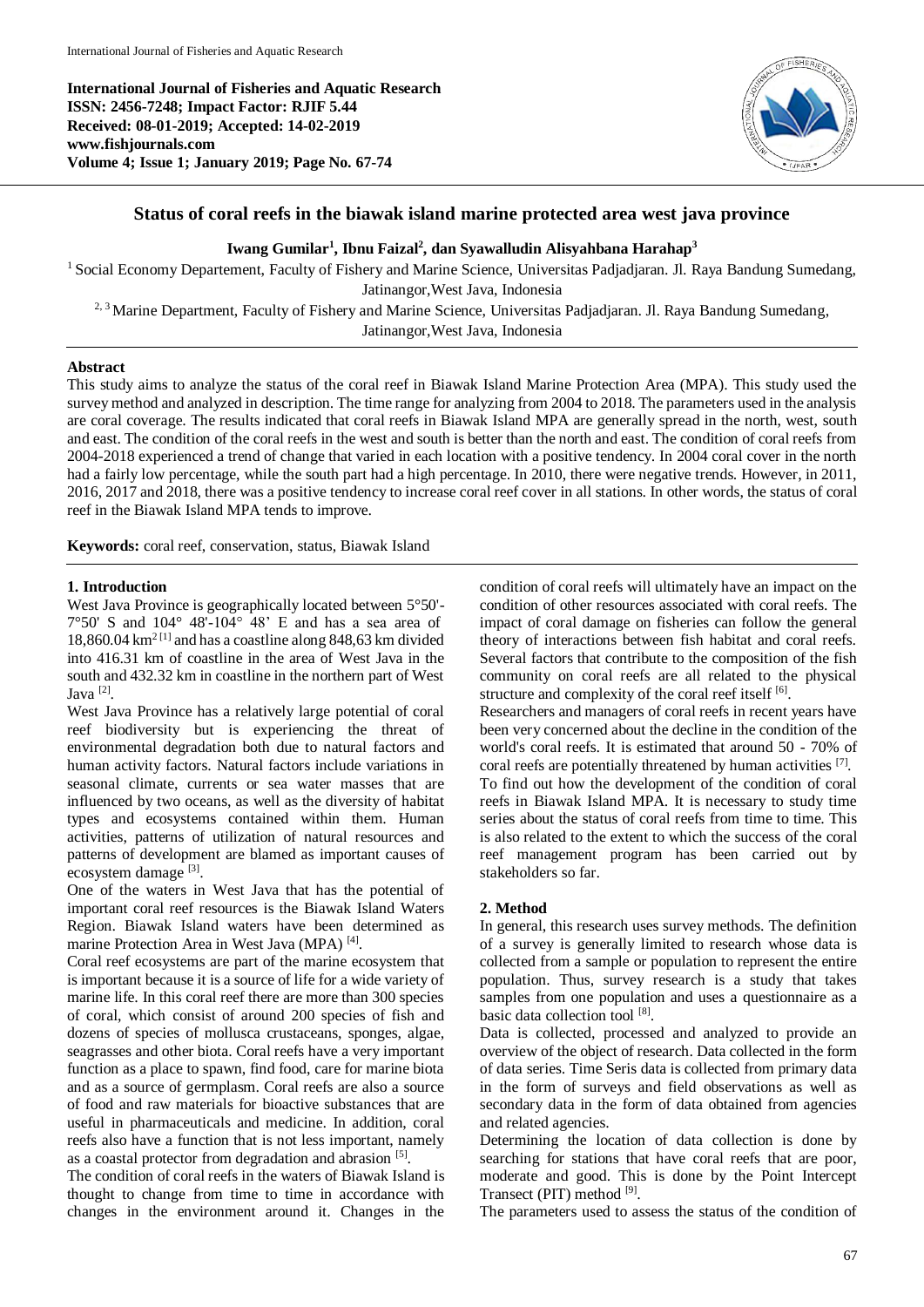the coral reef ecosystem at Biawak Island MPA are coral cover (coverage). The percentage of coral community closure was calculated using the following formula. Criteria for the percentage of coral community cover are formulated such as: Percentage of Coverage  $[10] = (Total points of a life form) /$ (Total points) X 100%

- a. Bad Category: 0,0 24,9%
- b. Medium Category: 25.0 49.9%
- c. Good Category: 50.0 74.9%
- d. Very Good Category: 75.0 100%

The method used in this research is the method of description analysis, which is a method that serves to describe or give an overview of the object under study through data or samples that have been collected as they are without doing analysis and making conclusions that apply to the public  $[11]$ .

#### **3. Results and Discussion**

#### **3.1 Condition of Coral Reefs in 2004**

The coral reef formation found on the Biawak Island and its surroundings generally consists of frigging reefs, and barrier reefs. Fringing coral reefs are on Biawak Island, Candikian Island, Gosong Island. Barrier reefs generally spread and do not appear on the surface at the lowest tide. Coral reefs grow from a depth of approximately 1 meter to> 25 meters. The water temperature ranges from 26-27 0C and the water brightness ranges from 1-10 meters. The type of coral that can still be found is the type of leaf (Foliase), Mushroom, Digitate, Brancing, Tabulate, Milepora, Heliopora, Encrusting, Submassive, Soft coral Zoadithids and Sponge.

On the south side of Biawak Island, there are lots of stones  $(±)$ 15 pieces) with a diameter of 2-3 meters which are covered by massive coral. Most of the branches are branching, submassive and digitata have become ruins that are seen to cover the seabed, only in some places the coral condition is still good with the percentage of live coral cover lower at 23.09%. At a depth of 10 meters it is dominated by dead and abiotic corals, which cover the area of 39.96% and 35.9% respectively. Tabulate coral species are rarely found, generally small  $(\pm 40 \text{ cm})$  in diameter), but there is one table coral with a diameter of up to 150 cm which has bleaching conditions (Table 1).

**Table 1:** Percentage of Biawak Island Coral Cover 2004

| Depth | Coverage $(\% )$ |       | <b>Abiotic</b> | Algae | <b>Other Biota</b> |  |
|-------|------------------|-------|----------------|-------|--------------------|--|
| (m)   | Life             | Dead  |                |       |                    |  |
|       | 52.42            | 12.7  | 32,18          | 2.55  |                    |  |
| 10    | 23.09            | 39.96 | 35,9           |       | 1,05               |  |

Coral growth is strongly influenced by bio-physical factors up-welling, solar light, water clarity, depth, water temperature, salinity, precipitation, flow, and substrate [12].

- a. Up-Welling. Naturally, a stable water body has high maternity karasteristics and low temperature in a deeper layer. As a result of the dynamics of water masses caused by currents, bathymetry conditions and other factors cause upwelling phenomena. This up-welling current carries a mass of cold water from the bottom layer to the layer of the coral reef. If the temperature of the mass of water below the tolerance threshold for the survival of the metabolism of coral reefs will certainly disrupt the growth of coral reefs.
- b. Sunlight. Sunlight is the main energy source in this

nature,

as well as coral reefs. Sunlight is needed by zooxanthella which is a single celled microscopic algae to produce oxygen for the growth of coral reefs. The intensity and quality of light that can penetrate seawater is very important in determining the vertical distribution of rock corals that contain it. The deeper the sea, the less light intensity is gained or achieved, which means that the coral reef population in the area decreases.

c. Water clarity. Rock corals that live beneath the surface of the water require sea water that is clean from dirt - dirt, because the objects contained in the water can block the entry of eye light the day needed to live zooxanthella. In addition, the sludge or sand contained in the water will be deposited by the currents so that it can cause death on the coral reef.

d. Depth. The depth of a coral substrate will determine the distribution of the coral reef population itself. The deeper the position of the substrate from the surface of the water, the smaller the penetration of sunlight and the temperature of the mass of the water so that the coral growth at that location also decreases. Walter stated that the internal depth for the growth of coral reefs was around 20 m and could still live to a depth of no more than 40 meters.

e. Water Temperature. The lowest temperature where rock corals can live is  $15^{\circ}$  C, but most are found at water temperatures above  $18^{\circ}$  C and grow very well between  $25^{\circ}$  C - 29° C. Maximum temperature where the coral reefs are still alive is  $36 \, \text{°C}$ . The best temperature for rock coral growth is  $25^{\circ}$  C - 31<sup>o</sup>C and it can still live at a temperature of 15<sup>o</sup>C, but breeding, metabolism and liming will be disrupted.

f. Salinity. Salinity where rock corals can live is 27-40%, but they live best at normal salinity of sea water which is 36%. Coastal waters will continue to experience regular freshwater inflow from the river flow, so that the salinity decreases which will result in the death of coral reefs, which also limits the distribution of coral locally.

g. Sedimentation. Deposits that are in water or on corals have a negative influence on coral reefs. Heavy deposits will cover and clog the feeding structures that exist in coral reefs. Deposition in water causes light to photosynthesis to decrease so that coral reef growth decreases or disappears.

h. Water Flow. The movement of water or flow is needed for the availability of a supply flow of food for microorganisms and oxygen as well as the avoidance of corals from deposits. In the area of daytime coral reefs oxygen is obtained from photosynthesis zoonxanthella and from the oxygen content present in the mass of the water itself, while at night it is very necessary to have strong currents that can supply sufficient oxygen for fauna on coral reefs. In the open sea the oxygen supply is always sufficient, but in waters that are somewhat closed the growth of rock corals is hampered by food shortages. Therefore the growth of coral reefs in places where the water is always mixed with wind, currents and waves is better than the calm and protected ones.

i. Substrate. Rock coral planula can only be attached to hard and strong substrates such as shells, dead corals and skeletons from other organisms.

#### **3.2 Condition of Coral Reefs in 2010**

Observation of data in 2010 was carried out at 3 (three) points /stations on Biawak Island  $[13]$ , where the coordinates of each station are presented in Table 2.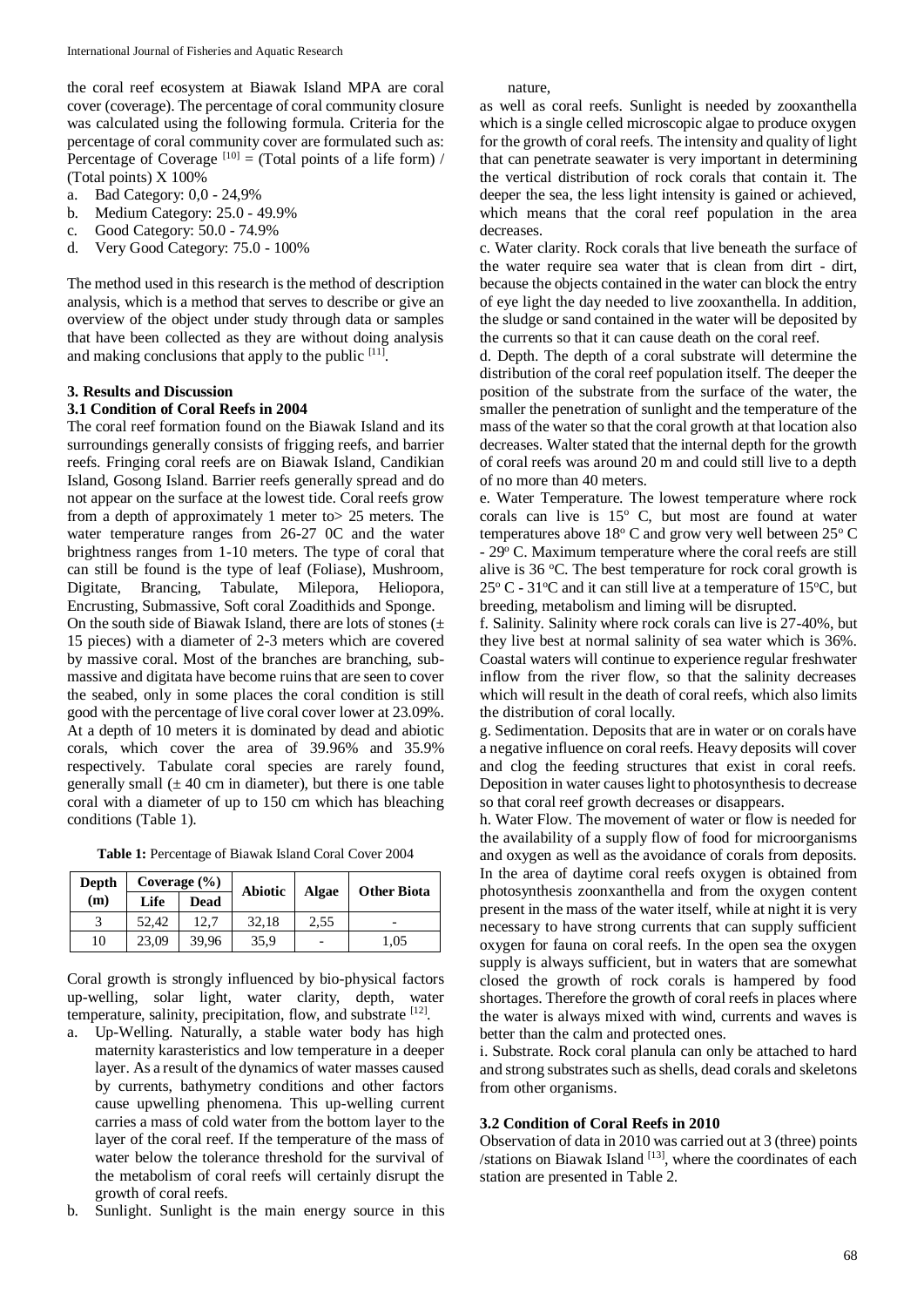**Table 2**: Coordinating Coral Reef Observation 2010

| <b>Station</b> | Location | Coordinate                                         |
|----------------|----------|----------------------------------------------------|
|                | West     | $05^{\circ}55'43.38"$ S<br>$108^{\circ}22'14.3"$ E |
|                | South    | $05^{\circ}56'16.9"$ S<br>$108^{\circ}22'54.5"$ E  |
|                | North    | $05^{\circ}55'27.3"$ S<br>108°22'52.5" E           |

At the location of the western part of Biawak Island, at a depth of 3 m the percentage of live coral cover varies between 31.4-47.8%, and at a depth of 10 m varies between 19.4- 39.4%. At the location of the southern part of Biawak Island, at a depth of 3 m the percentage of live coral cover varies between 32.6-51.4%, and at a depth of 10 m varies between 23.8-64.9%. At the location of the northern part of Biawak Island, at a depth of 3 m the percentage of live coral cover varied between 16.9-13.0%, and at a depth of 10 m varied between 9.8-40.2%.



**Fig 1:** Condition of the Coral Reef of Biawak Island 2010

Based on data from each sampling point per station, the average value of the percentage of coral cover at each station was determined for depths of 3 m and 10 m. From the results of the data calculation, it is known that in general the condition of coral cover at each observation station is classified as bad to moderate, with the range of live coral cover varying between  $22.7 \pm 5.9\%$  -  $45.7 \pm 13.2\%$ .

The percentage of dead coral varies between  $10.4 \pm 8.0\%$  -

58.9  $\pm$  23.2% at a depth of 3 m and 2.5  $\pm$  1.7% - 32.0  $\pm$  16.6% at a depth of 10 m. One of the factors that can cause coral death is the high level of pollution. Water pollution is an unwanted change in physics, chemistry and biology in aquatic ecosystems that will cause losses to the source of life, living conditions and industrial processes [14]. Sea pollution is defined by the inclusion or inclusion of living things, substances, energy, and / or other components into the marine environment by human activities so that the quality drops to a certain level which causes the marine environment to no longer match the standard quality and / or function [15]. Marine pollution is a change in the marine environment including estuaries which cause adverse consequences so that it can harm marine living resources, endanger human health, disruption to marine activities including fisheries and sea use reasonable, reduce the quality of sea water, the quality of its uses and benefits [16].

Based on observations it is known that Biawak Island MPA is an area of ship transportation lines that is prone to the influence of ship exhaust oil spills, and also the oil spill that occurred in 2005 in the waters around Biawak Island. Oil spills have caused damage to the surrounding reefs. Oil is a pollutant that has great potential to pollute seawater. Oil pollution is the main cause of marine pollution which can endanger marine ecosystems because the sea and aquatic biota are very vulnerable to oil [17]. The short-term effect of oil pollution is damage to the cell membranes of marine biota by oil hydrocarbon molecules that result in the release of cell fluids and seep into the cell. Various types of shrimp and fish will smell of oil, which causes a decrease in quality. Direct oil can cause 11 fish deaths due to lack of oxygen, carbon monoxide poisoning, and direct poisoning by toxic substances. The long-term impact of oil pollution is experienced by young marine biota. Oil can be adsorbed and consumed by marine biota, some will accumulate in fat and protein compounds. The nature of this accumulation can be transferred from one organism to another organism through the food chain [18]. Oil pollution has become the most direct and most serious threat facing ecosystems [19]. The condition of coral reef cover at Biawak Island MPA in 2010 is presented in Table 3.

| Location | Depth<br>(m) | Life coral<br>$(\%)$ | <b>Dead Coral</b><br>$(\%)$ | Algae<br>(%)  | Soft coral<br>$(\%)$ | <b>Fault coral</b><br>$\left( \frac{0}{0} \right)$ | <b>Sand</b><br>$(\%)$    | <b>Others</b><br>(%) |
|----------|--------------|----------------------|-----------------------------|---------------|----------------------|----------------------------------------------------|--------------------------|----------------------|
| West     |              | $37,0 \pm 9,3$       | $44.0 \pm 11.7$             | $3,8 \pm 6,5$ |                      | $4,2{\pm}6,7$                                      | $10,9{\pm}2,4$           | $0.2 \pm 0.3$        |
|          | 10           | $27,4 \pm 10,6$      | $2.5 \pm 1.7$               | $1.4 \pm 1.5$ | $0.3 \pm 0.5$        | $68,4 \pm 10,6$                                    | $\overline{\phantom{a}}$ |                      |
| South    |              | $39,2 \pm 10,6$      | $15.3 \pm 3.6$              |               | $9.5 \pm 4.8$        | $36,0 \pm 12.5$                                    | $\overline{\phantom{0}}$ |                      |
|          | 10           | $42.3 \pm 20.9$      | $31,0\pm 22,6$              |               | $0.3 \pm 0.5$        | $20.3 \pm 6.5$                                     | $\overline{\phantom{0}}$ |                      |
| North    |              | $26.4 \pm 10.7$      | $10,4{\pm}8,0$              |               | $1,0{\pm}1,0$        | $62,3 \pm 15,0$                                    | $\overline{\phantom{a}}$ |                      |
|          | 10           | $24.9 \pm 15.2$      | $32.0 \pm 16.6$             | $0.1 \pm 0.2$ | $0.1 \pm 1.0$        | $41,5 \pm 18.9$                                    | $0.2 \pm 0.3$            | $1,2{\pm}1,2$        |

**Table 3:** Percentage of Biawak Island Coral Cover 2010

In addition to the percentage of dead corals, coral fractures also have a high percentage value. This can be seen from the percentage of coral fracture at each station which ranged from  $4.2 \pm 6.7\%$  -  $62.3 \pm 15.0\%$  at a depth of 3 m and  $20.3 \pm 6.5\%$  -  $68.4 \pm 10.6\%$  at a depth of 10 m.

This damage occurs due to the existence of human activities that are not environmentally friendly to coral reef ecosystems such as fish bombing, use of environmentally friendly fishing nets and disposal of anchors anchored in the conservation area of Biawak Island and its surroundings. Damage to coral reefs can be caused by anthropogenic (human activities) and non-anthropogenic (ecological changes, natural factors), among others: fishing using fish bombs; arrow; nets; bubu; coral extraction for building materials and aquarium

decorations; and wall decoration <sup>(19)</sup>.

#### **3.3 Coral Reef Conditions in 2011**

The choice of location for data collection is done by selecting locations based on the following criteria  $[20]$ : has typical ecological criteria, having specificity of resource utilization (tourism), locations have been observed before for the sake of temporal comparison, and aasily accessible

Based on these considerations, the selection of data collection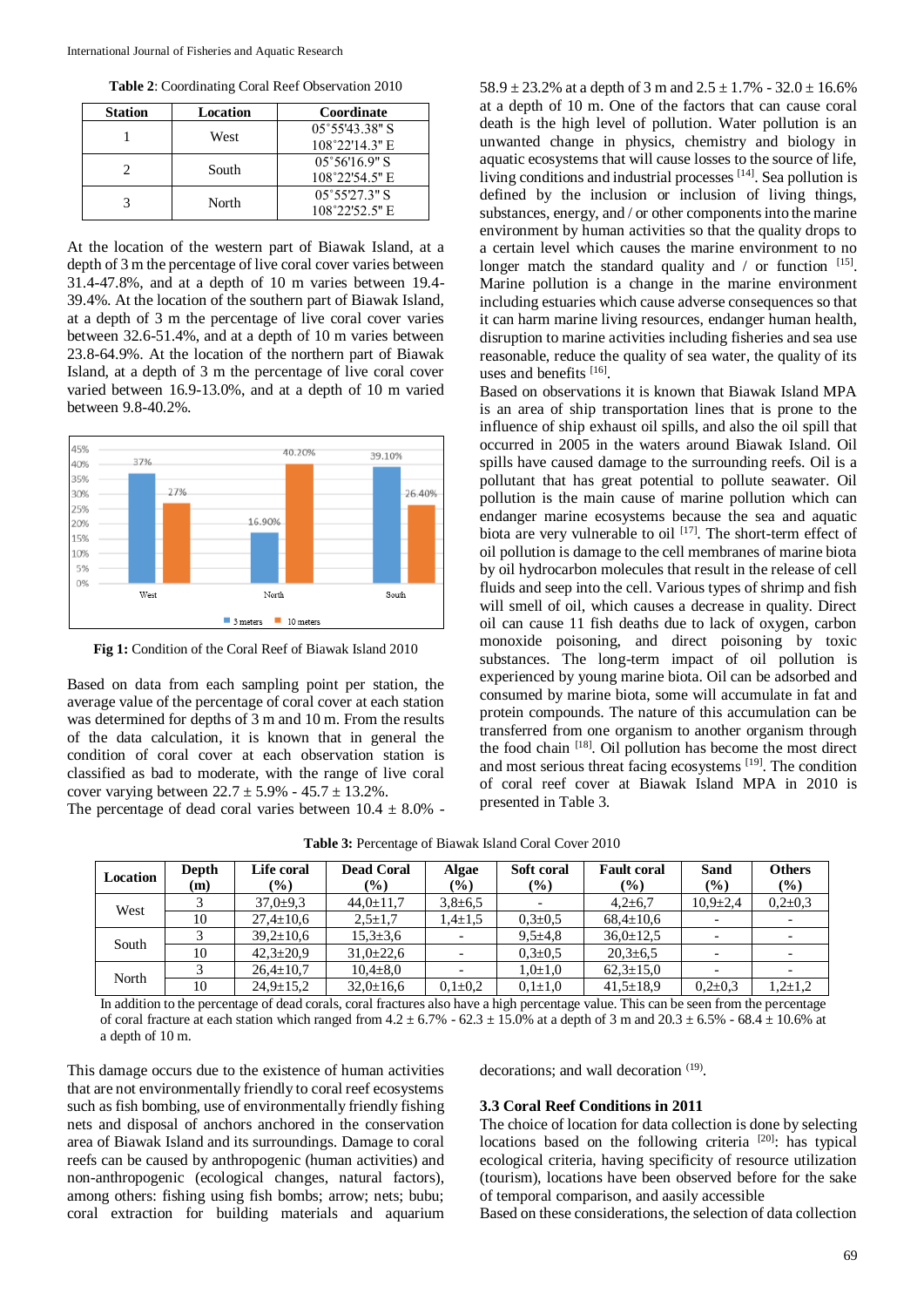locations was carried out at 3 stations representing the waters of Biawak Island, namely:

- Station 1 (05 ° 55 '49.7 "S and 108 ° 23' 25.20" E) Station 1 is an area around the east of Biawak Island which is directly adjacent to the high seas, it is estimated that this region is highly influenced by the physical factors of the waters which are flowing due to the influence of the season.
- Station 2 (05  $\degree$  55 '24.27" S and 108  $\degree$  22 '51.12" E) Station 2 is an area around the north of Biawak Island, in this region it is estimated that there is very little human activity.
- Station 3 (05 ° 56 '17.1 " S and 108 ° 23' 08.10" E) Station 3 is an area around the south of Biawak Island, this area is the area around the dock of Biawak Island and tourist activity area.



Fig 2: Point of Observation Station 2011<sup>[21]</sup>

The percentage of coral cover station 1 was 35.82% at a depth of 3 meters and 39.32% at a depth of 7 meters. The observation station 2 has a coral cover percentage of 17.08% at a depth of 3 meters and 33.51% at a depth of 7 meters. The percentage of coral cover station 3 was 44.93% at a depth of 3 meters and 21.96% at a depth of 7 meters.



**Fig 3:** Condition of Biawak Island Coral Reef 2011

The condition of the coral reefs in the waters of Biawak Island included in the broken criteria is found at station 2, namely the northern region of Biawak Island at a depth of 3 meters, which is 17.08% coral cover, and at station 3, the Biawak Island is 7 meters deep coral cover 21.96%. The condition of the Biawak Island coral reef included in the medium criteria is found in all other observation stations, namely at station 1 at a depth of 3 and 7 meters, each of which has a percentage of coral cover of 32.82% and 39.32%, then at station 2 at a depth of 7 meters with a percentage of 33.51,

and at station 3 at a depth of 3 meters with a percentage of 44.93% and at this location is the location with the highest percentage of coral cover.

The percentage of coral cover at station 1 at a depth of 3 meters and 7 meters has a medium criterion. This condition is estimated because the location of station 1 in the eastern region of Biawak Island generally has a strong current. Current movements are needed for the availability of food and oxygen supply flows or for the avoidance of corals from sediment deposition deposits  $[22]$  so that coral reef conditions are still better compared to other stations.

**Table 4:** Percentage of Biawak Island Coral Cover 2011

| Depth $(m)$ | East   | North  | South  |  |
|-------------|--------|--------|--------|--|
| - 1         | 32.82% | 17.08% | 44.93% |  |
|             | 39.32% | 33.51% | 21.96% |  |

The results of this study also illustrate that the percentage of coral cover from each station has different criteria, at station 1 and 2 the percentage of coral cover is higher at a depth of 7 meters, while at station 3 the percentage of coral cover is higher in a depth of 3 meters. The lower percentage of coral cover at 3 meters depth at stations 1 and 2 occurs because at this depth the condition of coral reefs is more susceptible to stress due to human activities.

Most of the coral reefs in the shallow area are now severely damaged. The pressure on the existence of coral reef conditions is mostly caused by human activities such as fishing using bombs (Potassium Cyanida), trawl nets, or due to disposal of ship anchors, so prevention is necessary [23].

## **3.4 Coral Reefs Condition in 2016**

Observation of the condition of coral reefs in 2016 was carried out at two points, the South and North Island. This selection is based on data from the previous year which shows that there are large differences in coral cover conditions in the north and south. The southern part which has island entrance access in the form of a pier has a high coral cover compared to the northern part which has the lowest percentage of coral cover.



**Fig 4:** Observation Station Point 2016 [24]

The condition of coral cover in 2016 at two observation stations experienced an increase in the amount of coral cover compared to previous observations (2011). This increase in coral cover indicates that in the previous year of observation until 2016, natural events or atropogenic activities that disrupt coral reefs tend to be minimal. Coral reefs can carry out succession well which can be seen from the amount of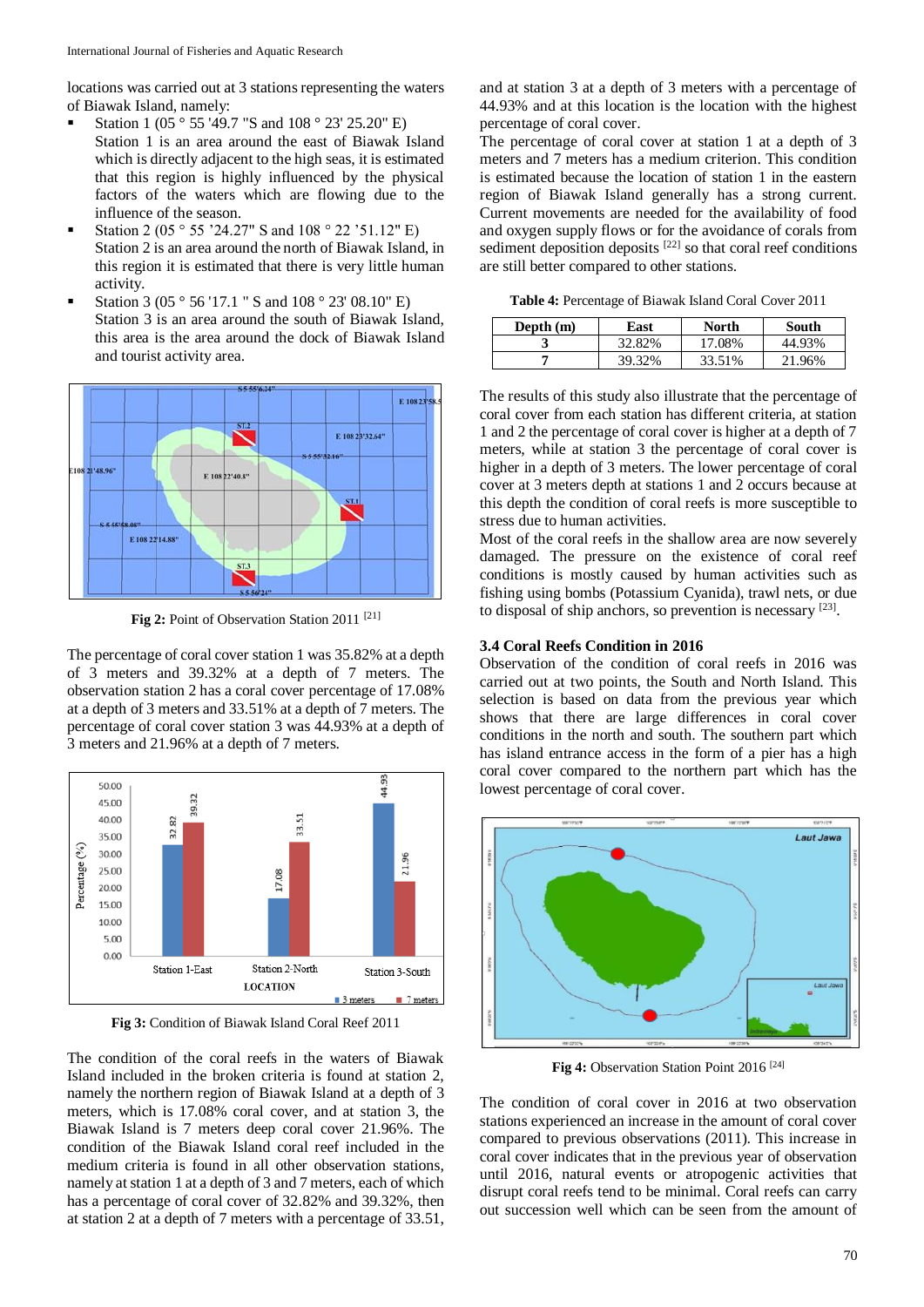increase in the percentage of coral cover at both observation stations.



**Fig 5**: Condition of Biawak Island Coral Reef 2016

The percentage comparison of live corals with dead corals at Station 1 (North) has a value of 22.1% - 10.5%, where the status of coral reefs is still in the bad category. However, overall there is an increase in the percentage of coral cover and coral fracture values that tend to be small (5.68%) can be an indication that the coral in this area can survive and grow. The percentage comparison of live corals with dead corals at Station 2 (South) has a value of 52.42% - 13.96%, where the status of coral reefs falls into the good category. The coral reef observation location is close to the ship and pier traffic lanes. Increasing the value of cover is indicated by the lack of fishing activities for fishing in the area near the dock, where fishermen prefer to enter into the shallower waters to rest.

**Table 5:** Percentage of Cover of Biawak Island Coral 2016

|            | North  | South  |
|------------|--------|--------|
| Life Coral | 22.10% | 52.42% |
| Dead Coral | 10.50% | 13.96% |

## **3.5 Condition of Coral Reefs in 2017**

Observations were made at three stations to fulfill the requirements for representing coral reef cover in the waters of Biawak Island. The selection of observation locations is in the South, West and North of Biawak Island.



**Fig 6:** Observation Station Points 2017 [25]

Station 1 is on the south of Biawak Island, which is close to the pier where the ship pulls over. The depth of the dive is at 4-7 meters. The percentage of coral reef cover (Hard Coral + Soft Coral) at this station is at 51%. The percentage of coral cover is included in the good category [10] with the composition of the type of coral substrate as follows.



**Fig 7:** Percentage of Biawak Island Coral Cover 2017 Station 1

Based on the graph above, the percentage of substrate is dominated by hard coral and the lowest is soft coral. In addition, 14% and 12% of rubble (broken coral) and recently killed coral need to be considered because they are likely to become algae cover later.

Station 2 is in the west of Biawak Island with coordinates of 5 ° 55 '50,106 "S; 108 ° 22' 14,957" E. The percentage of coral reef cover (Hard Coral  $+$  Soft Coral) at this station is 41% which is the percentage category of cover medium coral reefs [10]. The composition of the type of coral substrate is as follows. **Fig 8:** Percentage of Biawak Island Coral Cover 2017 Station 2

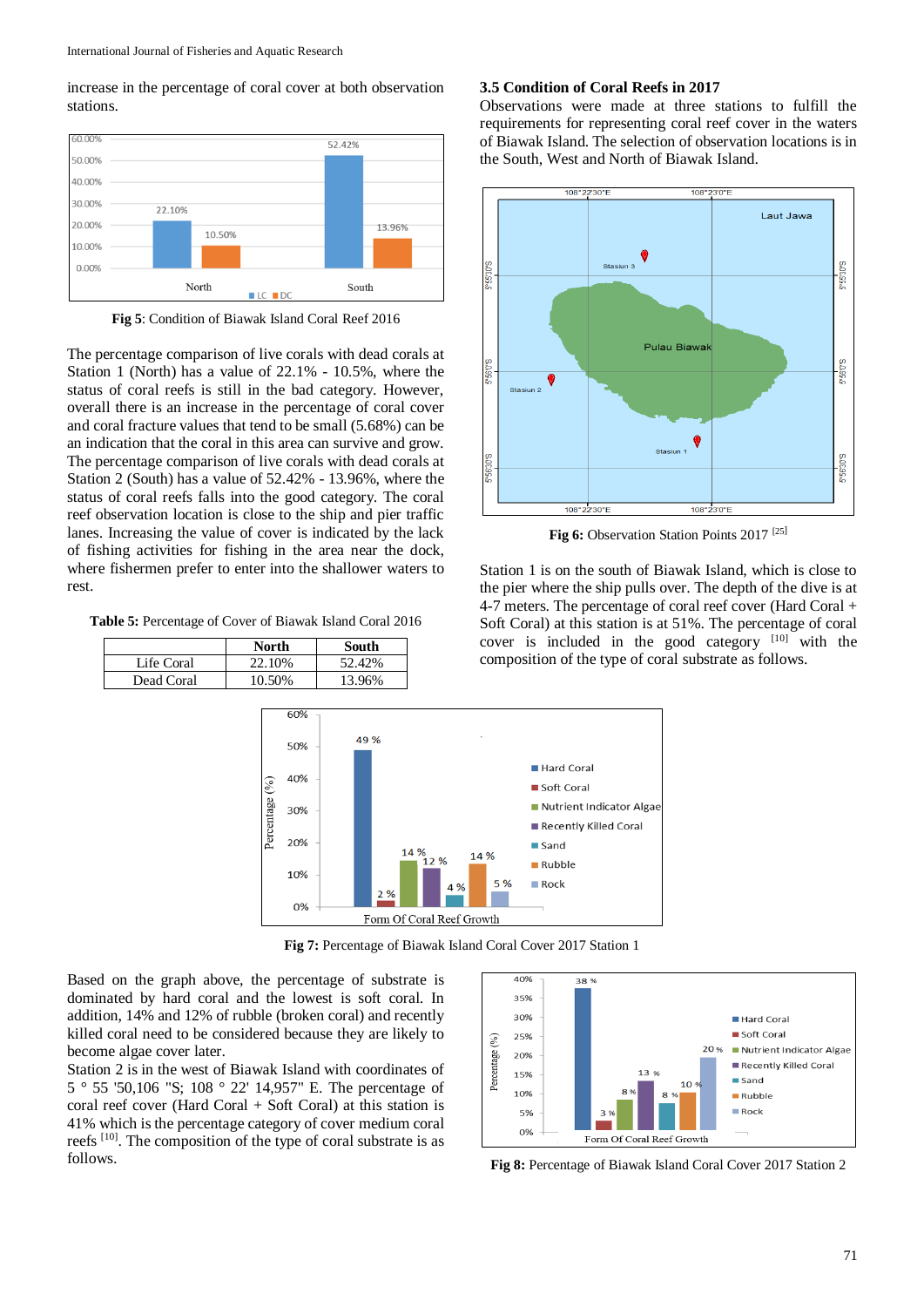Similar to station 1, station 2 is dominated by Hard Coral and the lowest value cover is in the soft coral. Station 2 has more rock percentages than Station 1.The last station or Station 3 is located on the north of Biawak Island with coordinates 5 ° 55 '32,507 "S; 108 ° 22' 55,101" E. The criteria for coral reef cover (Hard Coral + Soft Coral) are included in a poor percentage of 20% (10). The composition of the type of coral substrate is as follows.



**Fig 9:** Percentage of Biawak Island Coral Cover 2017 Station 3

Station 3 has a significant difference with the other 2 stations. This is seen in the highest percentage of Rock compared to other types of substrate. Coral cover did not dominate from the station. Based on observations from the 3 stations above, it was found that the average percentage of coral reef cover in the waters of Biawak Island was 37.3% and included in the criteria for moderate coral reef cover [10]. At Station 3, there is no soft coral and nutrient indicator algae, because the current tends to be tight, which is around 0.45 m/s.

**Table 6**: Percentage of Biawak Island Reef Cover 2017

| Depth $(m)$ | (2)<br>√est | North $(3)$ | South $(1)$ |
|-------------|-------------|-------------|-------------|
|             |             | ገ‰          |             |

## **3.6 Condition of Coral Reefs in 2018**

Observation of the condition of coral reefs in 2018 was carried out at 3 observation stations, North, West and South. The conditions of each observation station showed a positive trend or an increase in the percentage of hard coral cover at several observation stations.

The percentage of coral cover of Biawak Island in 2018 shows different values. Station 1 is 23.27%, station 2 is 33.75%, and station 3 is 51.25%. Based on the criteria for the percentage of coral reefs, the condition of the coral reef at station 1 is categorized as damaged / damaged. While station 2 is categorized as medium, and station 3 is categorized as good. Different conditions of coral reefs at each station are caused by other factors such as flow, sedimentation, and fishing activities.

Too strong currents will break coral fragments. Excessive sedimentation / siltation of land is a major threat to coral life. Fine mud in the form of dissolved sediments that settles will cover the pores of coral animals and cause death. In addition, the lifting of sediments and deposits on the substrate causes the waters to become cloudy, and reduces the intensity of sunlight needed for photosynthesis, which will cause death on coral reefs [26] .



**Fig 10:** Condition of Biawak Island Coral Reef 2018

At station 1, coral reefs are categorized as damaged due to fishing activities centered on the area. The destruction of coral reefs in the northern part of Biawak Island was caused by fishing activities that generally used bombs, cyanide and trawl nets [2]. This tool is one of the fishing tools that is not environmentally friendly, so that it becomes one of the causes of damage to coral reefs. This can be proven by the many found rubble in the region. In addition, the damage to coral reefs is also caused by the dumping of anchored fishing vessel waste, such as engine oil disposal, so that if the remainder of the disposal is not carried away then it will settle on the coral reef so that it inhibits the process of photosynthesis<sup>[27]</sup>.

At Station 2, namely in the eastern part of Biawak Island, the condition of coral reefs is in the moderate category. This is influenced by the strong currents in the east, thus accelerating the process of sedimentation and can break the coral. Because data collection is carried out during the transition season, the dynamics of physical and chemical factors in the aquatic environment are increasingly high, while coral reefs are organisms that are susceptible to environmental changes.

Coral reefs at station 3 are included in good condition. Station 3 or to the east of the island Biawak is an area that is not exposed to human activities. The area does not include tourist or fishing areas. The movement of currents in this region is sufficient for the availability of food supply and oxygen flow or for the avoidance of corals from sediment deposits. At this station, there is not much rubble or algae or Nutrient Indicator Algae.

### **3.7 Compilation of Biawak Island Coral Reef Cover for 2004 – 2018**

Observation of the condition of coral reefs from 2004-2018 in several locations of the observation stations experienced trend changes that varied in each location. In the initial year of observation (2004) which can be said as the initial condition of Biawak Island coral reefs there was a percentage of coral cover in two locations where the two locations showed a significant difference from the percentage. The northern part has a fairly low percentage of coral cover, while the southern part has a good percentage of coral cover.

Then the next observation was carried out in 2010, where there was a change in the percentage of coral cover at the 2004 observation site. However, in observations of the following years, namely 2011, 2016, 2017 and 2018, there was a positive trend of increasing cover of Biawak Island reefs throughout observation location.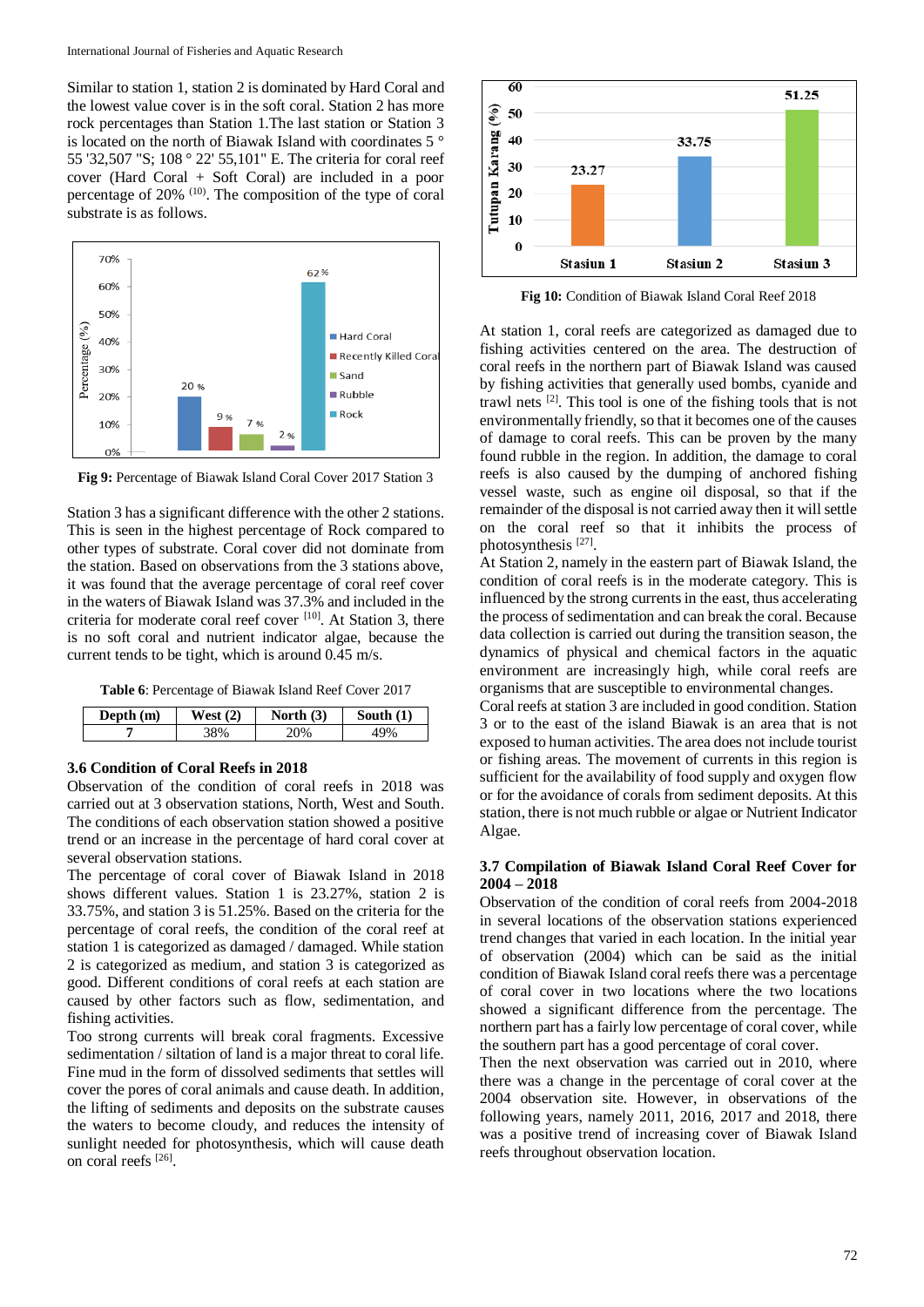

**Fig 11:** Graph of Changes in Percentage of Coral Cover of Biawak Island 2014-2018

| Location | 2004                     | 2010                     | 2011   | 2016                     | 2017                     | 2018   |
|----------|--------------------------|--------------------------|--------|--------------------------|--------------------------|--------|
| West     |                          | 37%                      | -      |                          | 38%                      | 41%    |
| North    | 23.09%                   | 16.90%                   | 17.08% | 22.10%                   | 20%                      | 20%    |
| South    | 52%                      | 39.10%                   | 44.93% | 52.42%                   | 49%                      | 51%    |
| East     | $\overline{\phantom{0}}$ | $\overline{\phantom{a}}$ | 32.82% | $\overline{\phantom{0}}$ | $\overline{\phantom{0}}$ | 23.27% |

**Table 7:** Percentage of Change in Coral Reefs of Biawak Island for 2004-2018

## **4. Conclusion**

Based on the above discussion, the following are some conclusions related to the condition of the coral reefs on Biawak Island MPA including.

- 1. Coral reefs in the waters of Biawak Island are generally spread in the north, west, south and east. The condition of the coral reefs in the west and south is generally relatively better compared to the north and east.
- 2. Based on the time series data from 2004 to 2018 it is known that the condition of the coral reefs in the waters of Biawak Island tends to fluctuate. In the western and southern waters the condition of coral reefs tends to be better than the north and east. This condition is caused by natural factors caused by human factors around it.

### **5. Acknowledgment**

The authors thank Marine Affairs and Fisheries Agency of West Java for support this research. Authors also express sincere thanks to Student in Marine Science (Fanny, Egy,Kattia, Aulia,) who done research in Biawak Islands MPA for several years.

# **6. References**

- 1. Law of Republic Indonesia No. 23 concerning Goverment, 2014.
- 2. Dinas Perikanan dan Kelautan, Provinsi Jawa Barat. Laporan Akhir Penyusunan Naskah Akademik Pengelolaan KKLD Pulau Biawak Kabupaten Indramayu, 2005.
- 3. Gumilar I*.* Partisipasi Masyarakat Pesisir Dalam Pelestarian Ekosistem Hutan Mangrove (Studi Kasus Di

Kabupaten Indramayu Jawa Barat). Jurnal Sosiohumaniora, 2018,20(2).

- 4. West Java Provincial Regulation Number 05 of 2019 concerning Zoning Plans for Coastal Areas and Small Islands of West Java Province.
- 5. Dahuri *et al*. Pengelolaan Sumber Daya Wilayah Pesisir dan Lautan Secara Terpadu. Pradnya Paramita. Bogor, 2001.
- 6. Pet Soede L. The Effects Of Coral Bleaching On Fisheries In The Indian Ocean. Pp. 145-178. *In* Socioeconomic Assessment Of The Impacts Of The 1998 Coral Reef Bleaching In The Indian Ocean (S Westmacott, H Cesar, And L Pet-Soede, Eds.). Resources Analysis And Institute For Environtmental Science (Ivm).Report To The World Bank, African Environtmental Division For The Cordio Programme, 2000.
- 7. Chair Rani, 1986. *Perikanan Dan Terumbu Karang Yang Rusak: Bagaimana Mengelolanya*? Jurusan Ilmu Kelautan, Fakultas Ilmu Kelautan dan Perikanan Universitas Hasanuddin, Makassar.
- 8. Singarimbun Masri dan Sofian Effendi. Metode Penelitian Survei, LP3ES, Pustaka Jakarta, 2006.
- 9. Wilson J. Metode Pemantauan Biologi Untuk Menilai Kesehatan Terumbu Karang dan Efektivitas Pengelolaan Kawasan Konservasi Laut di Indonesia Versi 1.0. Australia. The Nature Conservancy, 2009**.**
- 10. The Minister of Environment Decree No.4 of 2001concerning Standard Criteria for Quality of Damage to Coral Reefs.
- 11. Sugiyono. Metode Penelitian Kuantitatif, Kualitatif dan